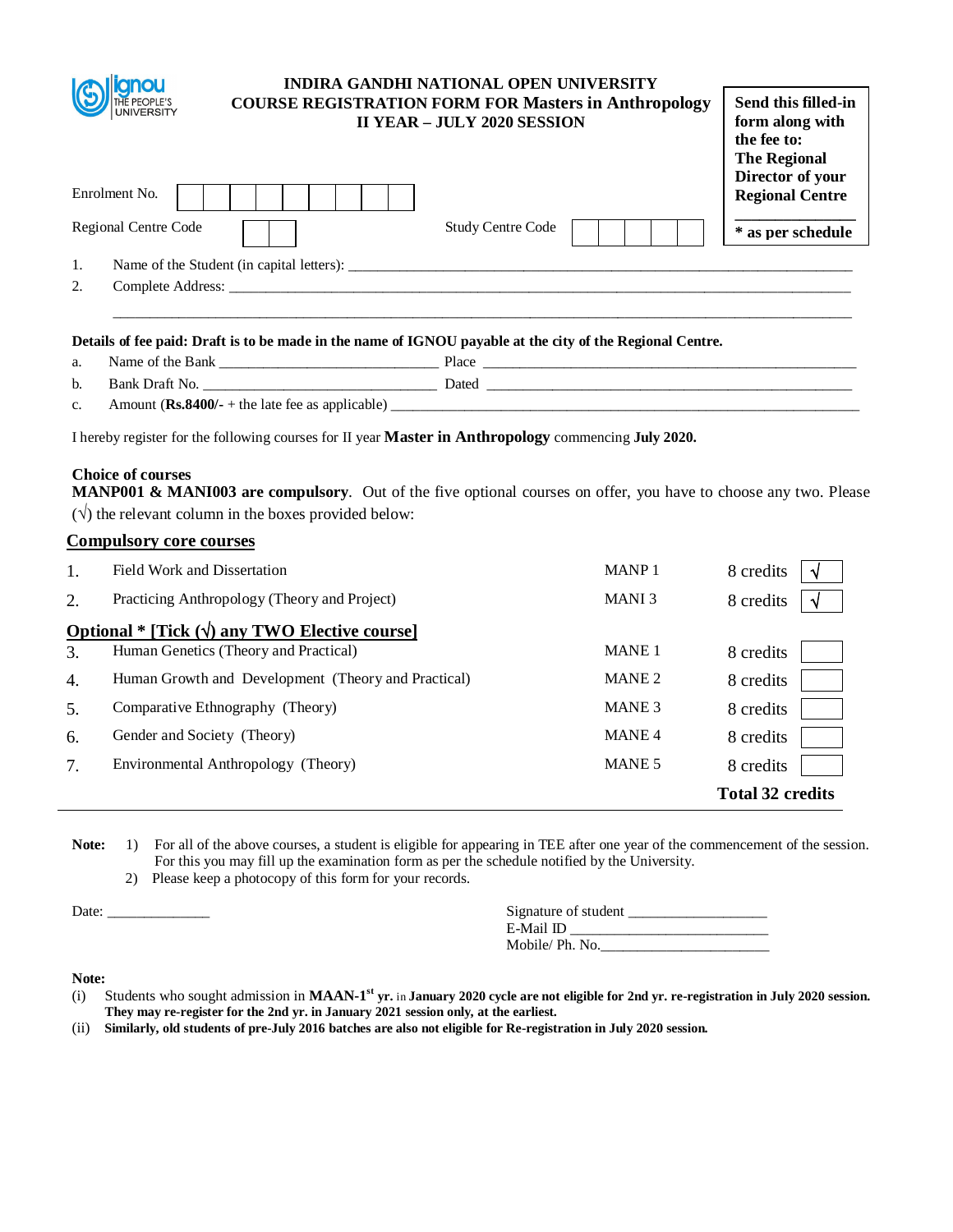| THE PEOPLE'S<br>UNIVERSITY |                                                  | <b>INDIRA GANDHI NATIONAL OPEN UNIVERSITY</b><br><b>Course Registration Form M.A. (History)</b><br><b>II YEAR - JULY 2020 SESSION</b> | Send this filled-in<br>form along with<br>the fee to:<br><b>The Regional</b><br>Director of your<br><b>Regional Centre</b> |
|----------------------------|--------------------------------------------------|---------------------------------------------------------------------------------------------------------------------------------------|----------------------------------------------------------------------------------------------------------------------------|
| Enrolment No.              |                                                  |                                                                                                                                       |                                                                                                                            |
| Regional Centre Code       |                                                  | <b>Study Centre Code</b>                                                                                                              | * as per schedule                                                                                                          |
| 1.                         | Name of the Student (in capital letters): ______ |                                                                                                                                       |                                                                                                                            |
| 2.<br>Complete Address:    |                                                  |                                                                                                                                       |                                                                                                                            |
|                            |                                                  | Details of fee poid: Droft is to be mode in the name of ICNOU parable of the gity of the Degional Centre                              |                                                                                                                            |

### **Details of fee paid: Draft is to be made in the name of IGNOU payable at the city of the Regional Centre.**

| а.<br>. | the<br>Bank<br>$\alpha$<br>'Name | . lace<br>. |  |
|---------|----------------------------------|-------------|--|
|         |                                  |             |  |

b. Bank Draft No. \_\_\_\_\_\_\_\_\_\_\_\_\_\_\_\_\_\_\_\_\_\_\_\_\_\_\_\_\_\_\_\_ Dated \_\_\_\_\_\_\_\_\_\_\_\_\_\_\_\_\_\_\_\_\_\_\_\_\_\_\_\_\_\_\_\_\_\_\_\_\_\_\_\_\_\_\_\_\_\_\_\_\_\_

c. Amount  $(Rs.6000/- +$  the late fee as applicable)  $\_$ 

# **I hereby register for the following courses for II year MA in History commencing July 2020.**

The list of courses on offer for II year is given below.

| <sub>S1</sub> | Course title                                               | Course Code       | Credits   |  |
|---------------|------------------------------------------------------------|-------------------|-----------|--|
|               | <b>Compulsory</b>                                          |                   |           |  |
| 1.            | Historiography                                             | MHI <sub>3</sub>  | 8 credits |  |
|               | <b>Optional</b> * [Tick $(\sqrt{2})$ 24 credits course]    |                   |           |  |
| 2.            | Evolution of Social Structures in India through the Ages   | MHI 6             | 8 credits |  |
| 3.            | History of Ecology and Environment: India                  | MHI 8             | 8 credits |  |
| 4.            | <b>Western Political Thought</b><br>To be taken            | MPSE <sub>3</sub> | 4 credits |  |
| 5.            | together<br>Social and Political Thought in Modern India - | MPSE <sub>4</sub> | 4 credits |  |
| 6.            | <b>Indian National Movement</b>                            | MHI <sub>9</sub>  | 8 credits |  |
| 7.            | Urbanisation in India                                      | <b>MHI</b> 10     | 8 credits |  |

Note: 1) For all of the above courses, a student is eligible for appearing in TEE after one year of the commencement of the session. For this you may fill up the examination form as per the schedule notified by the University.

2) Please keep a photocopy of this form for your records.

Date:  $\frac{1}{\sqrt{1-\frac{1}{2}}\cdot\frac{1}{2}}$ 

| Signature of student |  |
|----------------------|--|
| E-Mail ID            |  |
| Mobile/ Ph. No.      |  |

- (i) Students who sought admission in **MAH-1 st yr.** in **January 2020 cycle are not eligible for 2nd yr. re-registration in July 2020 session. They may re-register for the 2nd yr. in January 2021 session only, at the earliest.**
- (ii) **Similarly, old students of pre-July 2016 batches are also not eligible for Re-registration in July 2020 session.**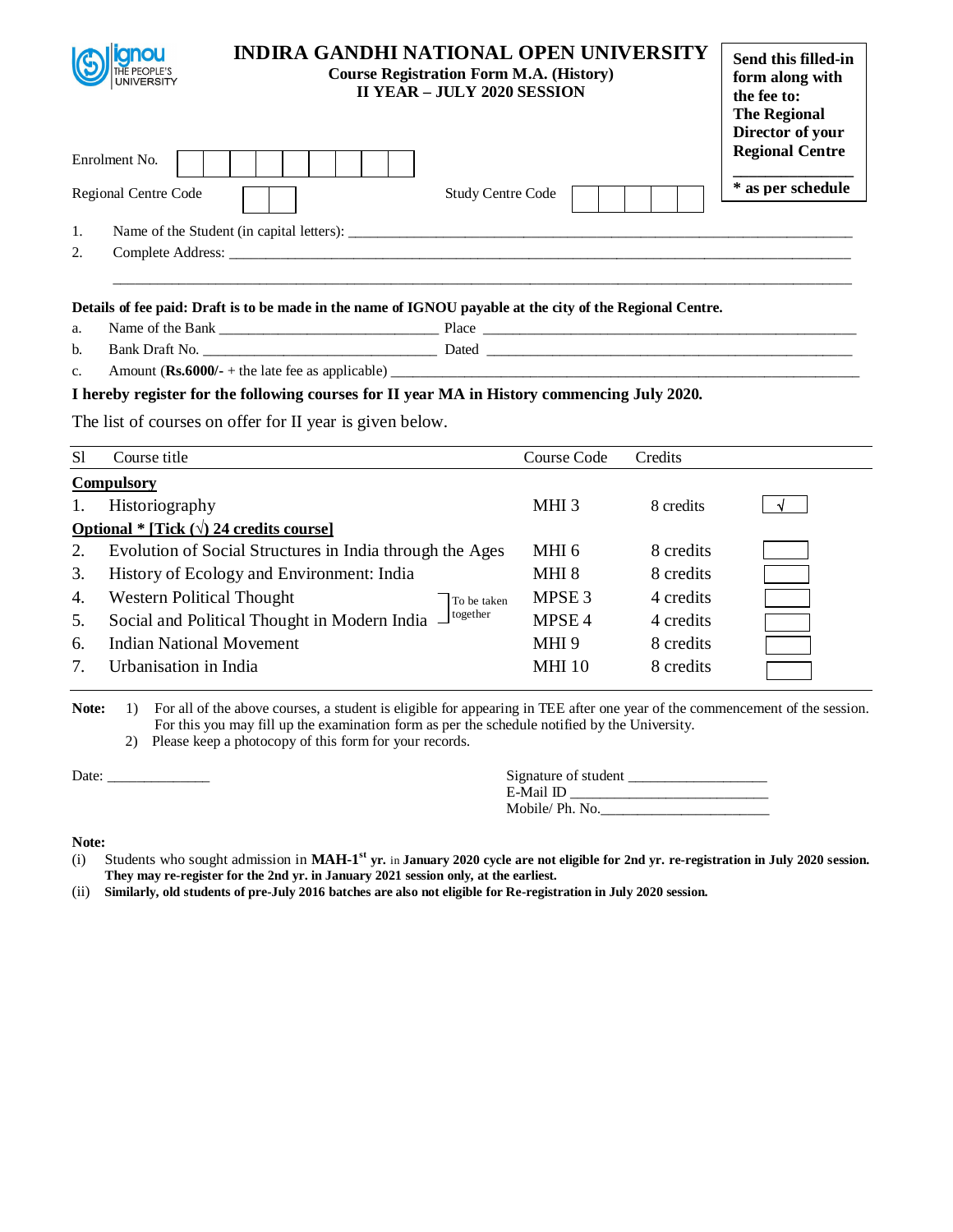| <b>INDIRA GANDHI NATIONAL OPEN UNIVERSITY</b><br><b>Course Registration Form M.A. (Psychology)</b><br><b>UNIVERSITY</b><br><b>II YEAR - JULY 2020 SESSION</b> |         | Send this filled-in<br>form along with<br>the fee to:<br><b>The Regional</b> |
|---------------------------------------------------------------------------------------------------------------------------------------------------------------|---------|------------------------------------------------------------------------------|
| Enrolment No.                                                                                                                                                 |         | Director of your<br><b>Regional Centre</b>                                   |
| <b>Study Centre Code</b><br>Regional Centre Code                                                                                                              |         | * as per schedule                                                            |
| 1.                                                                                                                                                            |         |                                                                              |
| 2.                                                                                                                                                            |         |                                                                              |
|                                                                                                                                                               |         |                                                                              |
| Details of fee paid: Draft is to be made in the name of IGNOU payable at the city of the Regional Centre.                                                     |         |                                                                              |
| a.                                                                                                                                                            |         |                                                                              |
| b.                                                                                                                                                            |         |                                                                              |
| c.                                                                                                                                                            |         |                                                                              |
| I hereby register for the following courses for II year MA in Psychology commencing July 2020.                                                                |         |                                                                              |
|                                                                                                                                                               |         |                                                                              |
| Group-wise list of courses on offer for II year is given below:                                                                                               |         |                                                                              |
| Choice of 32 Credits courses : Out of the three groups on offer, you have to choose any one group.<br><b>Group A: Clinical Psychology</b>                     |         |                                                                              |
| Psychopathology<br>1.                                                                                                                                         | MPCE 11 | 4 credits                                                                    |
| 2.<br>Psychodiagnostics                                                                                                                                       | MPCE 12 | 4 credits                                                                    |
| 3.<br>Psychotherapeutic methods                                                                                                                               | MPCE 13 | 4 credits                                                                    |
| Practicum in Clinical Psychology<br>4.                                                                                                                        | MPCE 14 | 6 credits                                                                    |
| 5.<br>Internship                                                                                                                                              | MPCE 15 | 8 credits                                                                    |
| 6.<br>Project                                                                                                                                                 | MPCE 16 | 6 credits                                                                    |
| <b>Group B: Counselling Psychology</b>                                                                                                                        |         |                                                                              |
| <b>Counselling Psychology</b><br>1.                                                                                                                           | MPCE 21 | 4 credits                                                                    |
| Assessment in Counselling and Guidance<br>2.                                                                                                                  | MPCE 22 | 4 credits                                                                    |
| Interventions in Counselling<br>3.                                                                                                                            | MPCE 23 | 4 credits                                                                    |
| 4.<br>Practicum in Counselling Psychology                                                                                                                     | MPCE 24 | 6 credits                                                                    |
| 5.<br>Internship                                                                                                                                              | MPCE 25 | 8 credits                                                                    |
| 6.<br>Project                                                                                                                                                 | MPCE 26 | 6 credits                                                                    |
| <b>Group C: Industrial and Organisational Psychology</b>                                                                                                      |         |                                                                              |
| Organisational Behaviour<br>1.                                                                                                                                | MPCE 31 | 4 credits                                                                    |
| 2.<br>Human Resource Development                                                                                                                              | MPCE 32 | 4 credits                                                                    |
| 3.<br><b>Organisational Development</b>                                                                                                                       | MPCE 33 | 4 credits                                                                    |
| Practicum in Organisational Behaviour<br>4.                                                                                                                   | MPCE 34 | 6 credits                                                                    |
| 5.<br>Internship                                                                                                                                              | MPCE 35 | 8 credits                                                                    |
| б.<br>Project                                                                                                                                                 | MPCE 36 | 6 credits                                                                    |
| Choice of courses                                                                                                                                             |         |                                                                              |
| Out of the three optional groups on offer, you have to choose any one group. Please $(\check{v})$ the relevant column in the boxes provided                   |         |                                                                              |
| below:                                                                                                                                                        |         |                                                                              |
| Optional * [Tick $(\sqrt{2})$ any ONE Group]                                                                                                                  |         |                                                                              |
| 1.<br><b>Group A: Clinical Psychology</b>                                                                                                                     |         | 32 credits                                                                   |
| 2.<br><b>Group B: Counselling Psychology</b>                                                                                                                  |         | 32 credits                                                                   |
| 3.<br><b>Group C: Industrial and Organisational Psychology</b>                                                                                                |         | 32 credits                                                                   |
|                                                                                                                                                               |         | <b>Total 32 credits</b>                                                      |
| For all of the above courses, a student is eligible for appearing in TEE after one year of the commencement of the session.<br>Note:<br>$\left( \right)$      |         |                                                                              |

For this you may fill up the examination form as per the schedule notified by the University.

2) Please keep a photocopy of this form for your records.

| Date |  | . . | Signature of student |
|------|--|-----|----------------------|
|      |  |     | $F$ -Mail II         |
|      |  |     | Mobile/Ph. No.       |

Note: (i) Students who sought admission in MAPC-1<sup>st</sup> yr. in January 2020 cycle are not eligible for 2nd yr. re-registration in July **2020 session. They may re-register for the 2nd yr. in January 2021 session only, at the earliest.**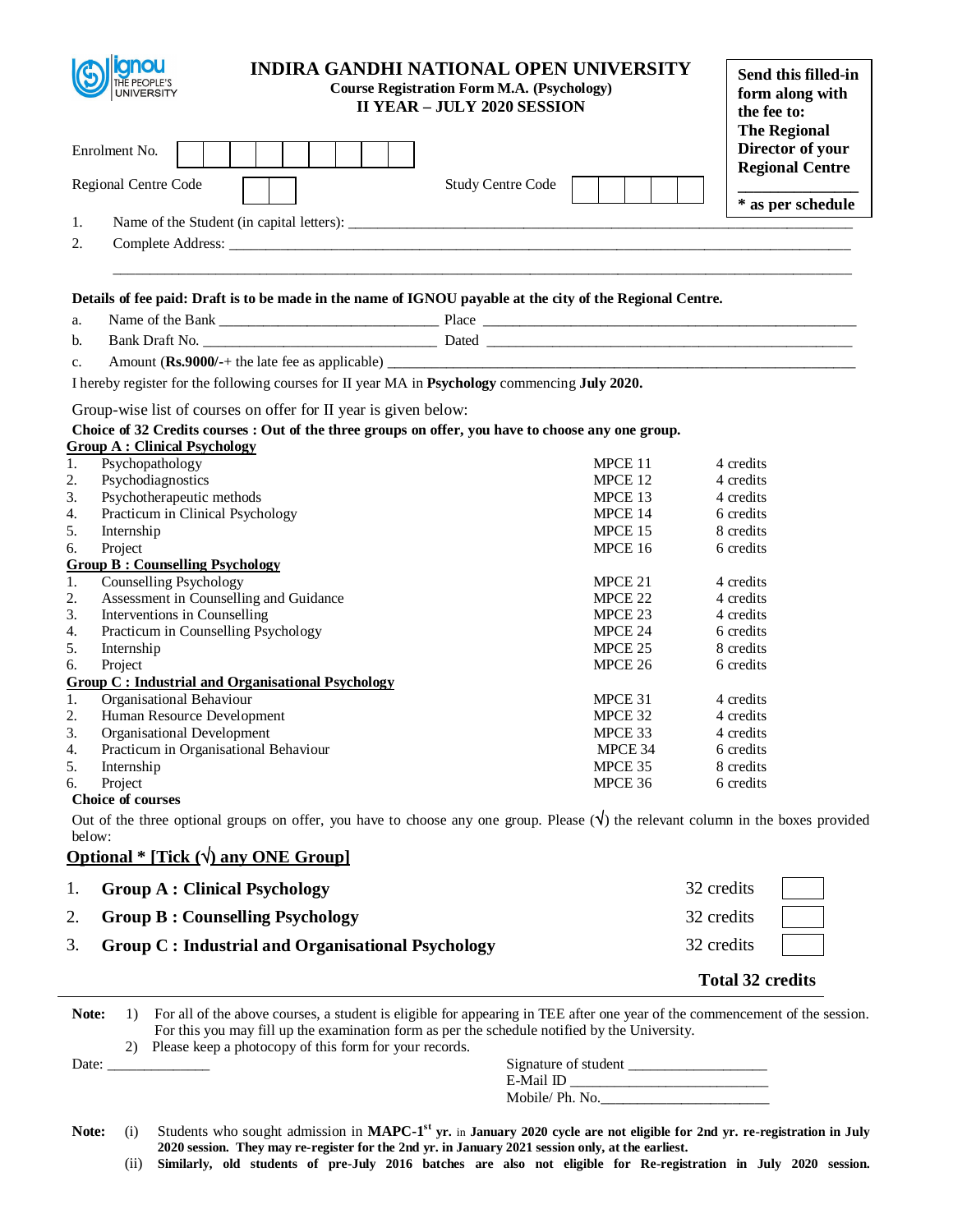| 1.<br>2.       | anou<br>UNIVERSITY<br>Enrolment No.<br>Regional Centre Code | <b>INDIRA GANDHI NATIONAL OPEN UNIVERSITY</b><br><b>Course Registration Form M.A. (ECONOMICS)</b><br><b>II YEAR - JULY 2020 SESSION</b><br><b>Study Centre Code</b>                              |                         | Send this filled-in<br>form along with<br>the fee to:<br><b>The Regional</b><br>Director of your<br><b>Regional Centre</b><br>* as per schedule |
|----------------|-------------------------------------------------------------|--------------------------------------------------------------------------------------------------------------------------------------------------------------------------------------------------|-------------------------|-------------------------------------------------------------------------------------------------------------------------------------------------|
|                |                                                             | Details of fee paid: Draft is to be made in the name of IGNOU payable at the city of the Regional Centre.                                                                                        |                         |                                                                                                                                                 |
| a.             |                                                             |                                                                                                                                                                                                  |                         |                                                                                                                                                 |
| b.             |                                                             |                                                                                                                                                                                                  |                         |                                                                                                                                                 |
| $\mathbf{c}$ . |                                                             |                                                                                                                                                                                                  |                         |                                                                                                                                                 |
|                |                                                             | I hereby register for the following courses for II year M.A. Economics commencing July 2020.<br>The courses on offer for II year, as of now, are as under (chose courses worth 36 credits only): |                         |                                                                                                                                                 |
| S.N.           | <b>Course Code</b>                                          | <b>Title of Course</b>                                                                                                                                                                           | <b>Credits</b>          |                                                                                                                                                 |
|                | <b>Compulsory:</b>                                          |                                                                                                                                                                                                  |                         |                                                                                                                                                 |
| 1.             | <b>MEC 106</b>                                              | <b>Public Economics</b>                                                                                                                                                                          | 6 credits               |                                                                                                                                                 |
| 2.             | MEC 7                                                       | <b>International Trade and Finance</b>                                                                                                                                                           | 6 credits               |                                                                                                                                                 |
| 3.             | <b>MEC 108</b>                                              | Economics of Social Sector and Environment                                                                                                                                                       | 6 credits               |                                                                                                                                                 |
| 4.             | <b>MEC 109</b>                                              | Research Methods in Economics                                                                                                                                                                    | 6 credits               |                                                                                                                                                 |
|                | Optional (worth 12 credits only)                            |                                                                                                                                                                                                  |                         |                                                                                                                                                 |
| 5.             | MECE 1                                                      | <b>Econometric Methods</b>                                                                                                                                                                       | 6 credits               |                                                                                                                                                 |
| 6.             | MECE 3                                                      | Actuarial Economics: Theory and Practice                                                                                                                                                         | 6 credits               |                                                                                                                                                 |
| 7.             | MECE 4                                                      | <b>Financial Institutions and Markets</b>                                                                                                                                                        | 6 credits               |                                                                                                                                                 |
| 8.             | <b>MECP 101</b>                                             | Project Work                                                                                                                                                                                     | 6 credits               |                                                                                                                                                 |
| 9.             | MWG 11                                                      | Women in the Economy*                                                                                                                                                                            | 8 credits*              |                                                                                                                                                 |
| 10.            | MGSE 9                                                      | Gender Issues in work Employment and Productivity*                                                                                                                                               | 4 credits*              | taken together                                                                                                                                  |
| 11.            | MEDSE 46                                                    | Development: Issues and perspectives                                                                                                                                                             | 6 credits               |                                                                                                                                                 |
|                |                                                             |                                                                                                                                                                                                  | <b>Total 36 credits</b> |                                                                                                                                                 |

2) Please keep a photocopy of this form for your records.

Date: \_\_\_\_\_\_\_\_\_\_\_\_\_\_ Signature of student \_\_\_\_\_\_\_\_\_\_\_\_\_\_\_\_\_\_\_

**Note:**

(i) Students who sought admission in **MEC-1 st yr** in **January 2020 cycle are not eligible for 2nd yr. re-registration in July 2020 session. They may re-register for the 2nd yr. in January 2021 session only, at the earliest.** 

E-Mail ID \_\_\_\_\_\_\_\_\_\_\_\_\_\_\_\_\_\_\_\_\_\_\_\_\_\_\_

Mobile/ Ph. No.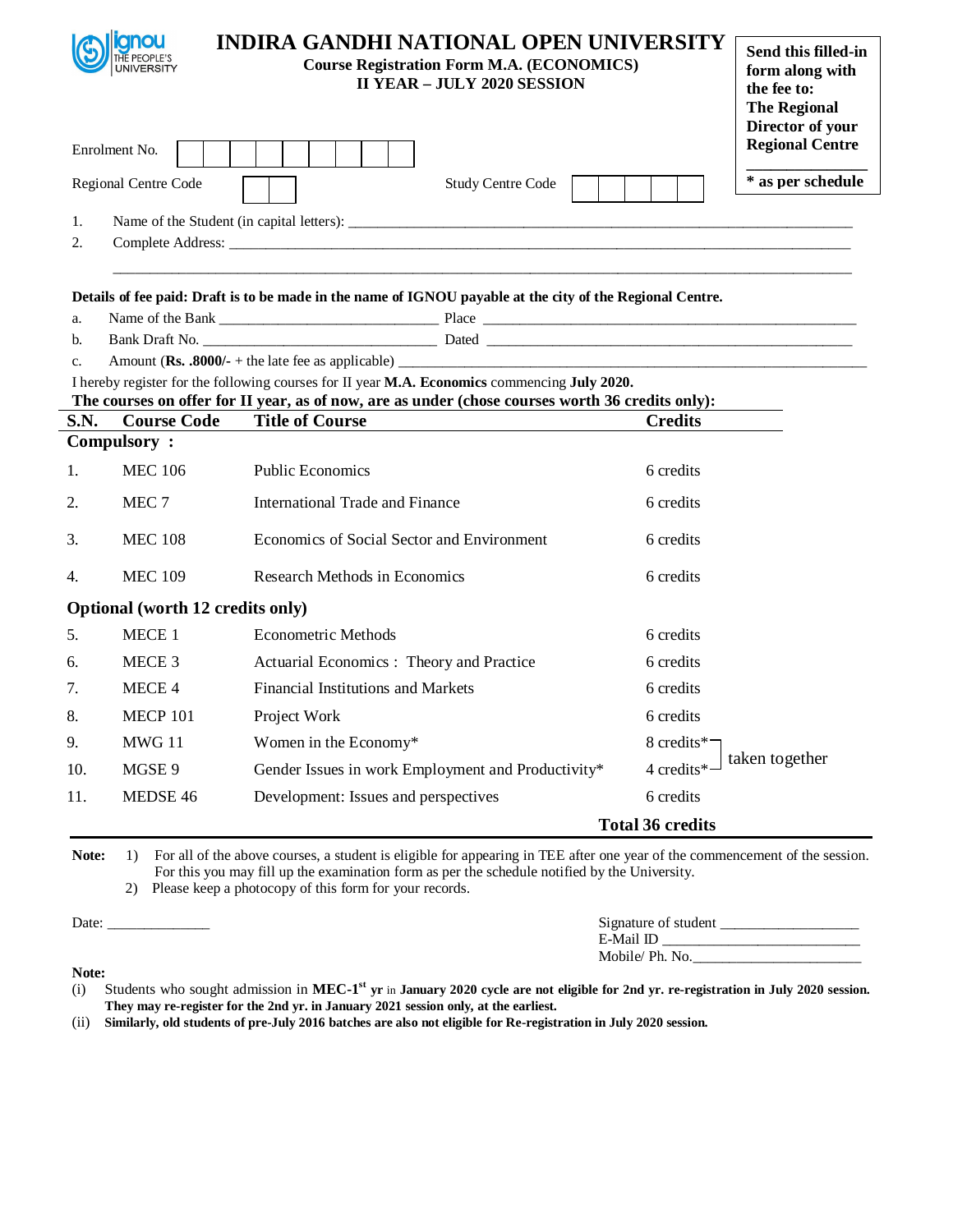|                      | <b>INDIRA GANDHI NATIONAL OPEN UNIVERSITY</b><br><b>Course Registration Form M.A. (English)</b><br><b>II YEAR - JULY 2020 SESSION</b>                                                                                                                                                          |                   | Send this filled-in<br>form along with<br>the fee to:<br><b>The Regional</b><br>Director of your |
|----------------------|------------------------------------------------------------------------------------------------------------------------------------------------------------------------------------------------------------------------------------------------------------------------------------------------|-------------------|--------------------------------------------------------------------------------------------------|
|                      | Enrolment No.                                                                                                                                                                                                                                                                                  |                   | <b>Regional Centre</b>                                                                           |
|                      | Regional Centre Code<br><b>Study Centre Code</b>                                                                                                                                                                                                                                               |                   | * as per schedule                                                                                |
| 1.<br>2.             |                                                                                                                                                                                                                                                                                                |                   |                                                                                                  |
|                      | Details of fee paid: Draft is to be made in the name of IGNOU payable at the city of the Regional Centre.                                                                                                                                                                                      |                   |                                                                                                  |
| a.                   |                                                                                                                                                                                                                                                                                                |                   |                                                                                                  |
| b.<br>C <sub>1</sub> | Amount (Rs.6000/-+ the late fee as applicable)                                                                                                                                                                                                                                                 |                   |                                                                                                  |
|                      | I, hereby register for the following courses for II year MA English commencing July 2020.<br><b>MEG05</b> is compulsory. Out of the eight optional courses on offer, you have to choose any three. Please $(\sqrt{})$ the relevant<br>column in the boxes provided below:<br><b>Compulsory</b> |                   |                                                                                                  |
| 1.                   | Literary Criticism and Theory                                                                                                                                                                                                                                                                  | MEG 5             | 8 credits                                                                                        |
|                      | Optional * [Tick $(\sqrt{})$ any three course]                                                                                                                                                                                                                                                 |                   |                                                                                                  |
| 2.                   | American Literature                                                                                                                                                                                                                                                                            | MEG 6             | 8 credits                                                                                        |
| 3.                   | Indian English Literature                                                                                                                                                                                                                                                                      | MEG 7             | 8 credits                                                                                        |
| 4.                   | New Literatures in English                                                                                                                                                                                                                                                                     | MEG 8             | 8 credits                                                                                        |
| 5.                   | <b>Australian Literature</b>                                                                                                                                                                                                                                                                   | MEG 9             | 8 credits                                                                                        |
| 6.                   | English Studies in India                                                                                                                                                                                                                                                                       | MEG10             | 8 credits                                                                                        |
| 7.                   | American Novel                                                                                                                                                                                                                                                                                 | MEG11             | 8 credits                                                                                        |
| 8.                   | A Survey Course in 20 <sup>th</sup> Century Canadian Literature                                                                                                                                                                                                                                | MEG <sub>12</sub> | 8 credits                                                                                        |
| 9.                   | Writing from the Margins                                                                                                                                                                                                                                                                       | MEG <sub>13</sub> | 8 credits                                                                                        |
| 10.                  | Contemporary Indian Literature in English Translation                                                                                                                                                                                                                                          | MEG14             | 8 credits                                                                                        |
| 11.                  | Comparative Literature: Theory and Practice                                                                                                                                                                                                                                                    | MEG <sub>15</sub> | 8 credits                                                                                        |
| 12.                  | <b>Indian Folk Literature</b>                                                                                                                                                                                                                                                                  | MEG16             | 8 credits                                                                                        |

2) Please keep a photocopy of this form for your records.

Date: \_\_\_\_\_\_\_\_\_\_\_\_\_\_ Signature of student \_\_\_\_\_\_\_\_\_\_\_\_\_\_\_\_\_\_\_

| Signature of student |  |
|----------------------|--|
| E-Mail ID            |  |
| Mobile/ Ph. No.      |  |

- (i) Students who sought admission in **MEG 1st yr.** in **January 2020 cycle are not eligible for 2nd yr. re-registration in July 2020 session. They may re-register for the 2nd yr. in January 2021 session only, at the earliest.**
- (ii) **Similarly, old students of pre-July 2016 batches are also not eligible for Re-registration in July 2020 session.**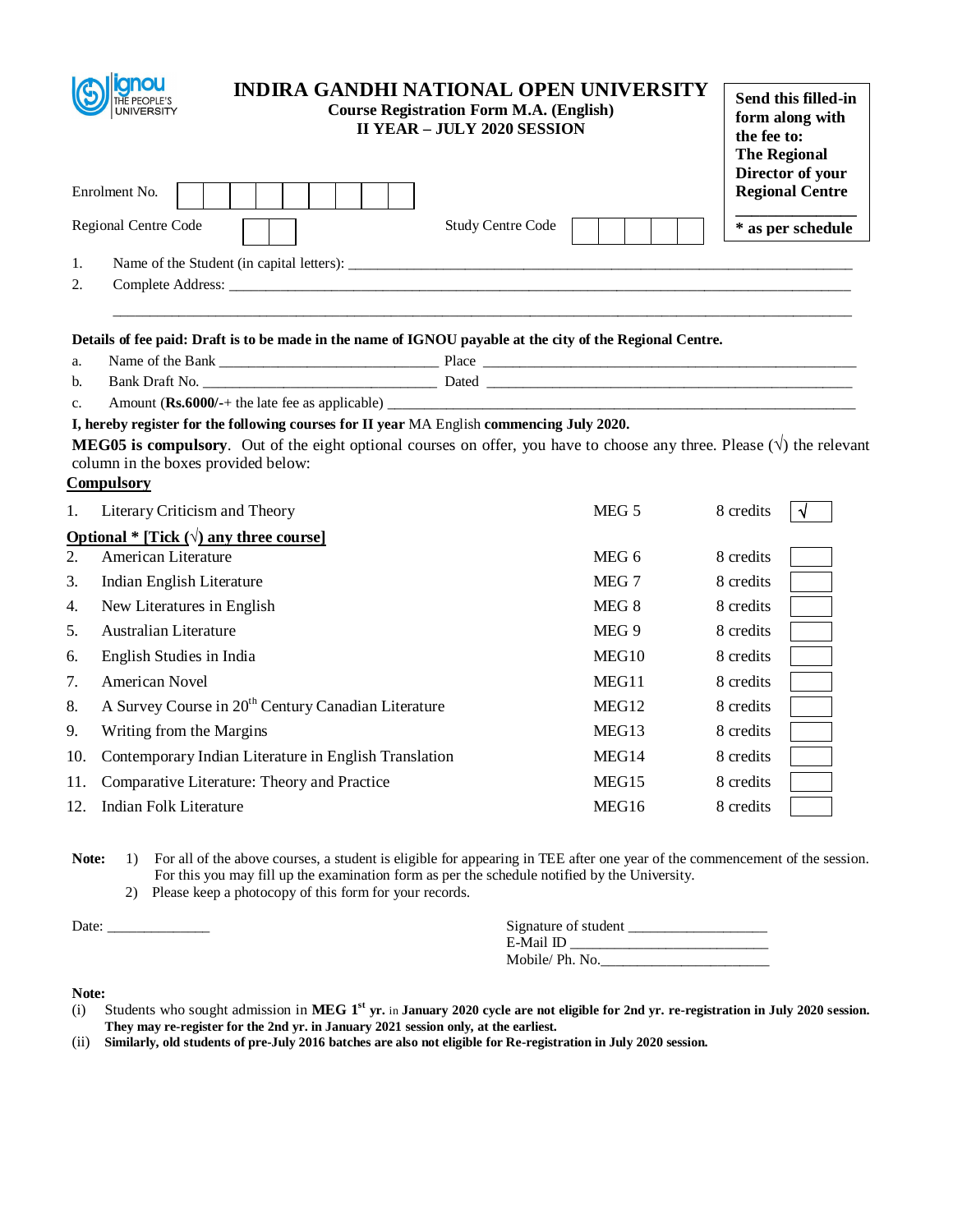| वेश्वविद्यालय                                 | $b$ ánjk xkákh j $k^nV$ h; e $\phi$ r fo $\prime$ ofo $ ky;$<br>,e-,-%fgUnh½ dsfy, ikB-;Øe iathdj.kiiai=<br>Wi}rh; o"kl & tykbl 2020½                                                                                                |        | bl <b>Qkel</b> dks Hkjdj<br>Ohl cls I kFk fuEu<br>irsij Hkta% |
|-----------------------------------------------|--------------------------------------------------------------------------------------------------------------------------------------------------------------------------------------------------------------------------------------|--------|---------------------------------------------------------------|
| $ukekadu$   $\frac{1}{4}$ ; k                 |                                                                                                                                                                                                                                      |        | {k s - h; funskd<br>$b$ Xu $\psi$ { $k$ =h; dishz             |
| $\{ks=h; dm \, dk \, dk\}$                    | $V$ ; u dn dk dkM                                                                                                                                                                                                                    |        | *vud uph ds vud kj                                            |
|                                               |                                                                                                                                                                                                                                      |        |                                                               |
|                                               |                                                                                                                                                                                                                                      |        |                                                               |
|                                               | 'loidd clk fo o j.k %MM; V ^bXunt clsuke rFkk m l 'kg j e an s gkuuk pkfg, t gk; vk i clk {ks=h; clblnz fLFkr g\$A                                                                                                                   |        |                                                               |
|                                               | Volls city of the late <u>the contract of the contract of the contract of the contract of the contract of the contract of the contract of the contract of the contract of the contract of the contract of the contract of the co</u> |        |                                                               |
|                                               | X[k½ c <b>td Mt¶V@pkyku I a _______________________</b>                                                                                                                                                                              |        |                                                               |
|                                               |                                                                                                                                                                                                                                      |        |                                                               |
| ikB; Øe dkM<br>$\overline{Q}$ -l -            | eâni jso'ki tykbi 2020 eafuEufyf[kr ikB;Øe eal s( $\sqrt{ }$ ) yuk pkgrk gp@pkgrh gp%%22 ØSMV Isvf/kd ikB;Øe u y\$L%<br>$ikB$ ; Øe dk 'kh'kbl                                                                                        | ØfMV   | $Vfuck; l ikB; \emptyset e(\sqrt{y}xk)$                       |
| $V$ fuok; $l$ i kB $\frac{1}{2}$ Øe           |                                                                                                                                                                                                                                      |        |                                                               |
| 1-<br>e, pMh 1,                               | fgUnh dk0; &1 \\kfn dk0; ] HkfDr dk0; , oa jhfr dk0; \                                                                                                                                                                               | 4      | $\sqrt{ }$                                                    |
| , e, pMh 5<br>2-                              | I kfgR; fl ) kr vk\$ I ekykpuk                                                                                                                                                                                                       | 8      |                                                               |
| , $e$ , $pMh$ 7<br>3-                         | Hkk'kk foKku ∨k\$j fgUnh Hkk'kk                                                                                                                                                                                                      | 4      |                                                               |
|                                               | o\$dfYiclikBşØe %ekMlşny ^d*]^[k^]^x*vk§j^?k*esl}vki <u>fcllhi.Hkml ,clle.nqq</u> dk.p;udjsl                                                                                                                                         |        |                                                               |
| ekWi; wy 'd* & dgkuh % fo'kk v/;; u           |                                                                                                                                                                                                                                      |        |                                                               |
| e, pMh 9<br>4.                                | dgkuh % Lo: Ik vkj fodkl                                                                                                                                                                                                             | 4      |                                                               |
| , e, pMh 10<br>5-                             | Ikepn dh dgkfu; $k_i$                                                                                                                                                                                                                | 4      |                                                               |
| e, pMh 11,<br>6-                              | fgllnh dgkuh                                                                                                                                                                                                                         | 4      | , d I kFk fy, tk, an                                          |
| 7.<br>e, pMh 12                               | Hkkjrh; dgkuh<br>vFkok                                                                                                                                                                                                               | 4      |                                                               |
| ekMl; wy ^[k* & mill; kl % fo 'k *k v/;; u    |                                                                                                                                                                                                                                      |        |                                                               |
| 8-<br>, e, pMh 13                             | mill; kl %Lo: lk vk <b>s</b> fodkl                                                                                                                                                                                                   |        |                                                               |
| , e, pMh 14<br>9.                             | fgunh mill; kl & 1 % % is pm dk fo "kk $\sqrt{2}$ ; ul                                                                                                                                                                               |        |                                                               |
| 10-<br>$11 -$                                 | e, pMh 15 fgllnh mill; kl &2,                                                                                                                                                                                                        | 4      | ,cl IkFk fy, tk,a⊲                                            |
| , e, pMh 16                                   | Hkkjrh; miU;kl<br>vFkok                                                                                                                                                                                                              |        |                                                               |
| ekM; w 'x' & nfyr I kfgR; % fo'kk v/; ; u     |                                                                                                                                                                                                                                      |        |                                                               |
| $12 -$<br>, e, pMh 17                         | Hkijr dh fpru ij $E$ ijk, a $\nu$ k $\mathfrak f$ nfyr I kfg $R$ ;                                                                                                                                                                   | 4      |                                                               |
| $13-$<br>, e, pMh 18                          | nfyr I kfgR; dh vo/kkj.kk, oaLo: Ik                                                                                                                                                                                                  | 4      |                                                               |
| , e, pMh 19<br>14-                            | fglinh nfyr I kfgR; dk fodkl                                                                                                                                                                                                         | 4<br>4 | ,d IkFk fy, tk, xa                                            |
| , e, pMh 20<br>$15 -$                         | Hkkj $rh$ ; Hkk'kk $\vee$ ka ea nf $\vee$ r I kfg $R$ ;                                                                                                                                                                              |        |                                                               |
| ekWi; w "k" & e/; dkyhu dfork % fo'kk v/; ; u | vFkok                                                                                                                                                                                                                                |        |                                                               |
| $16-$<br>, e, pMh 21                          | Ekhik dk fo'kk $V$ ; ; u                                                                                                                                                                                                             | 4      |                                                               |
| , e, pMh 22<br>$17-$                          | dchj dk fo'kk v/; ; u                                                                                                                                                                                                                | 4      |                                                               |
| 18-<br>, e, pMh 23                            | e/; dkyhu dfork & 1                                                                                                                                                                                                                  | 4      | ,d IkFk fy, tk,axı                                            |
| 19-<br>, e, pMh 24                            | e/; dkyhu dfork & 2                                                                                                                                                                                                                  | 4      | dgy 32 ØfMV                                                   |

uksV 1- mi;  $\bar{\psi}$ r fo"k; ka dh **l=kar ijh{kk** , cl o"kZ d s mijkar gksxhA<br>2- **iwkZ : lk Is Q keZ Hkjus d s ckn m l dh**, **d ifrfyfi** v

iwkZ: Ik Is QkeZ Hkjus ds ckn mldh,d ifrfyfi vius fjdkMZ ds fy, vo'; j[knA

**Hkonh;**

fnukad % &&&&&&&&&&&&&&&&&&&&&&&&&& fo|kFkhZ d s gLrk{kj % &&&&&&&&&&&&&&&&&&&&&&&&&&

bZ esy% &&&&&&&&&&&&&&&&&&&&&&&&&&&& Qksu ua-@eksckby ua-% &&&&&&&&&&&&&&&&&&&&&&&&&&

 $ukV$  %1½ ftu fo|kfFk| kaus, e-,- fgUnh eatuojh 2020 dsfy, ¼iFke o"kZkeainsk fy;k g\$ osf}rh; o"kZ dsfy, tgykbZ 2020 ea **vkosnu ugha dj ldrsA os fo|kFkhZ tuojh 2021 l= esa vkosnu djsaA**

2½ **blh izdkj] ftu fo|kfFkZ;ksa us izFke o"kZ esa tqykbZ 2016** ls igy s izos"k fy;k g S og bl **QkeZ dk s tqykbZ 2020 ds fy, u HkjsaA**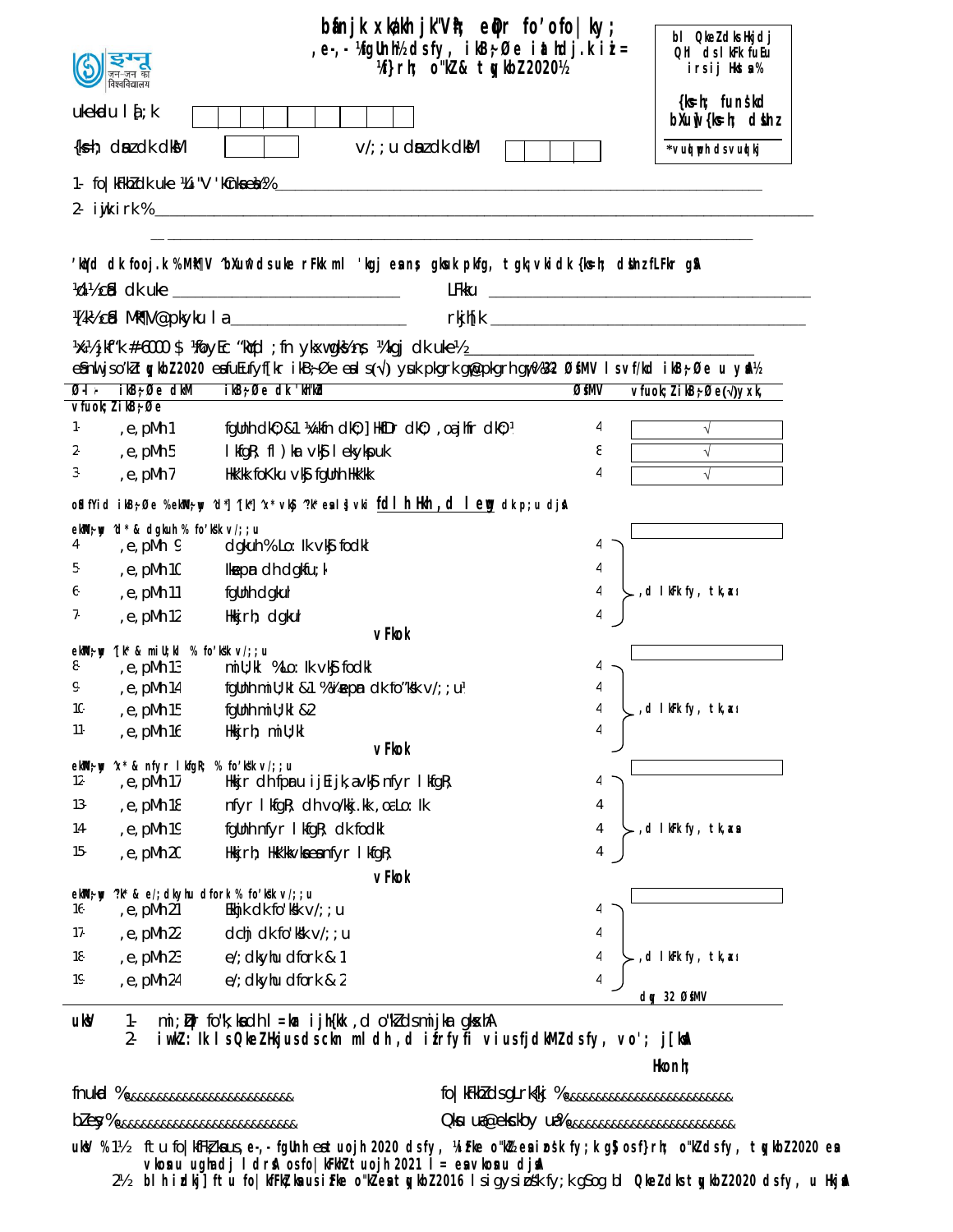| UNIVERSITY                                                                                                                                                                                 | <b>INDIRA GANDHI NATIONAL OPEN UNIVERSITY</b><br><b>Course Registration Form for MGPS</b><br>(Master of Arts in Gandhi and Peace Studies)<br><b>II YEAR - JULY 2020 SESSION</b> | Send this filled-in<br>form along with<br>the fee to:<br><b>The Regional</b> |
|--------------------------------------------------------------------------------------------------------------------------------------------------------------------------------------------|---------------------------------------------------------------------------------------------------------------------------------------------------------------------------------|------------------------------------------------------------------------------|
| Enrolment No.                                                                                                                                                                              | Director of your<br><b>Regional Centre</b>                                                                                                                                      |                                                                              |
| Regional Centre Code                                                                                                                                                                       | <b>Study Centre Code</b>                                                                                                                                                        | * as per schedule                                                            |
| 1.                                                                                                                                                                                         |                                                                                                                                                                                 |                                                                              |
| 2.                                                                                                                                                                                         |                                                                                                                                                                                 |                                                                              |
| Details of fee paid: Draft is to be made in the name of IGNOU payable at the city of the Regional Centre.<br>a.<br>b.<br>c.                                                                |                                                                                                                                                                                 |                                                                              |
| I hereby register for the following courses for II year MGPS commencing July 2020.                                                                                                         |                                                                                                                                                                                 |                                                                              |
| List of Courses: The list of courses on offer for II year is given below.<br>Optional Courses (to be taken worth 28 credits only) [(put a $(\sqrt{\ }$ ) mark against the relevant column] |                                                                                                                                                                                 |                                                                              |
| <b>Title of the Course</b><br>SI.<br>No.                                                                                                                                                   | <b>Course Code</b><br><b>Credits</b>                                                                                                                                            | Optional                                                                     |
| Compul sory                                                                                                                                                                                |                                                                                                                                                                                 |                                                                              |
| Introduction to Peace and Conflict Resolution<br>$1_{-}$                                                                                                                                   | MGP <sub>5</sub><br>4                                                                                                                                                           |                                                                              |
| <b>Optional *</b> [Tick $(\sqrt{})$ Elective course]                                                                                                                                       |                                                                                                                                                                                 |                                                                              |
| 2. Gandhi Approach to Peace and Conflict Resolutions                                                                                                                                       | MGPE 8<br>4                                                                                                                                                                     |                                                                              |
| 3. Conflict Management, Transformation and Peace Building                                                                                                                                  | MGPE <sub>10</sub><br>4                                                                                                                                                         |                                                                              |
| 4. Human Security                                                                                                                                                                          | MGPE11<br>4                                                                                                                                                                     |                                                                              |
| 5. Women and Peace                                                                                                                                                                         | MGPE12<br>4                                                                                                                                                                     |                                                                              |
| 6. Civil Society, Political Regimes and Conflict                                                                                                                                           | MGPE13<br>4                                                                                                                                                                     |                                                                              |
| 7. Introduction to Research Methods                                                                                                                                                        | MGPE15<br>4                                                                                                                                                                     |                                                                              |
| 8. Human Rights: Indian Perspective                                                                                                                                                        | MGPE16<br>4                                                                                                                                                                     |                                                                              |
| 9. *Project Work                                                                                                                                                                           | MGPE17<br>8                                                                                                                                                                     |                                                                              |
|                                                                                                                                                                                            |                                                                                                                                                                                 |                                                                              |

2) Please keep a photocopy of this form for your records.

| Date: | Signature of student |
|-------|----------------------|
|       | E-Mail ID            |
|       | Mobile/Ph. No.       |
|       |                      |

- (i) Students who sought admission in **MGPS-1 st yr** in **January 2020 cycle are not eligible for 2nd yr. re-registration in July 2020 session. They may re-register for the 2nd yr. in January 2021 session only, at the earliest.**
- (ii) **Similarly, old students of pre-July 2016 batches are also not eligible for Re-registration in July 2020 session.**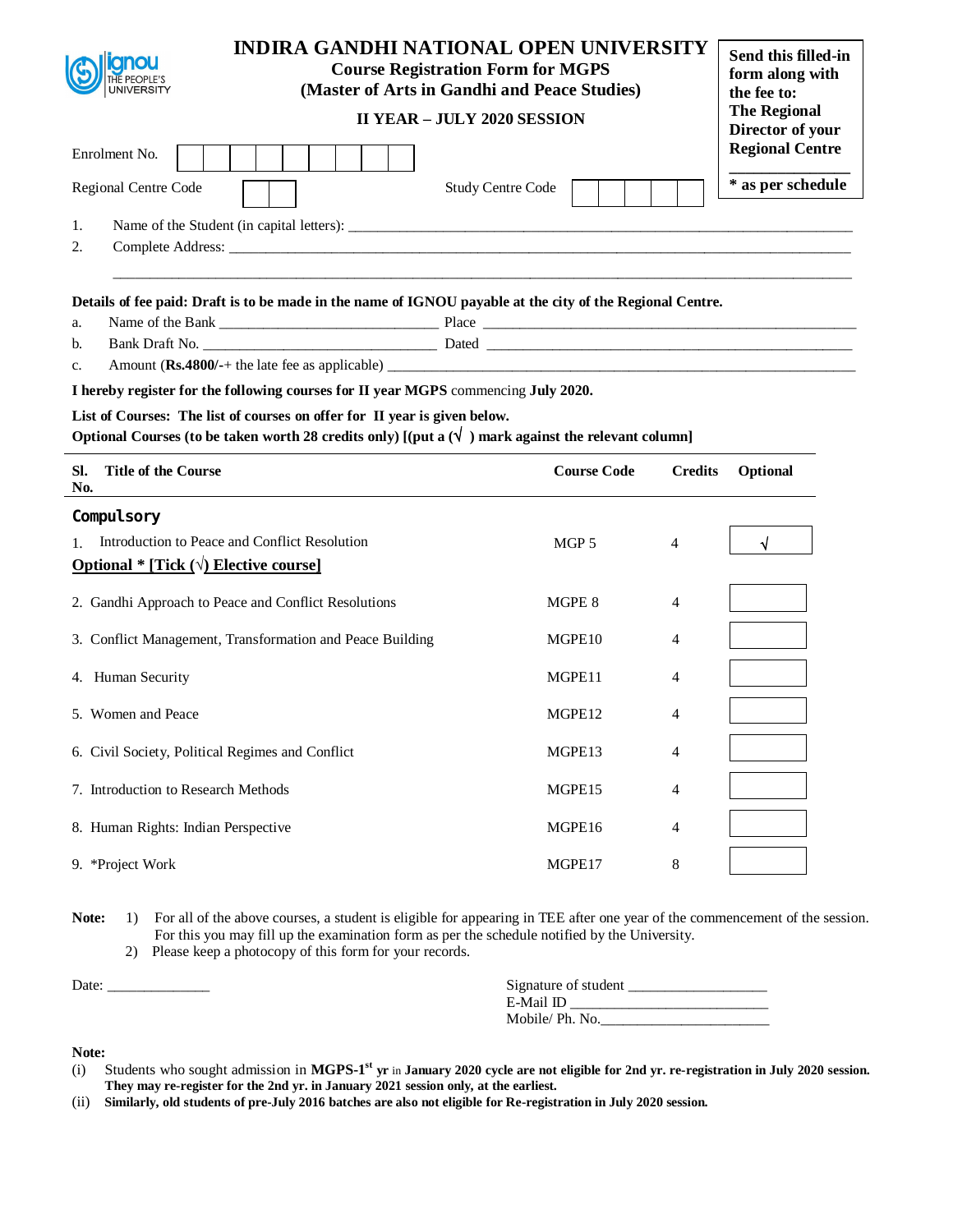| <b>The Regional</b><br>Director of your<br>Enrolment No.              | Send this filled-in<br>form along with |
|-----------------------------------------------------------------------|----------------------------------------|
| <b>Regional Centre</b>                                                |                                        |
| Regional Centre Code<br><b>Study Centre Code</b><br>* as per schedule |                                        |
| 1.                                                                    |                                        |
| 2.                                                                    |                                        |

\_\_\_\_\_\_\_\_\_\_\_\_\_\_\_\_\_\_\_\_\_\_\_\_\_\_\_\_\_\_\_\_\_\_\_\_\_\_\_\_\_\_\_\_\_\_\_\_\_\_\_\_\_\_\_\_\_\_\_\_\_\_\_\_\_\_\_\_\_\_\_\_\_\_\_\_\_\_\_\_\_\_\_\_\_\_\_\_\_\_\_\_\_\_\_\_\_\_\_\_\_

### **Details of fee paid: Draft is to be made in the name of IGNOU payable at the city of the Regional Centre.**

| a. | 'Nai<br>nε<br>mŧ<br>эапк<br>. | <b>Place</b><br>__ |
|----|-------------------------------|--------------------|
|    | 1ro<br>___                    | saw<br>--          |

c. Amount (**Rs.6000/-**+ the late fee as applicable) \_\_\_\_\_\_\_\_\_\_\_\_\_\_\_\_\_\_\_\_\_\_\_\_\_\_\_\_\_\_\_\_\_\_\_\_\_\_\_\_\_\_\_\_\_\_\_\_\_\_\_\_\_\_\_\_\_\_\_\_\_\_\_\_

I hereby register for the following courses for **II year MPA** commencing **July 2020.**

| <b>S.N.</b> | <b>Course Code</b> | <b>Title of Course</b>                | Core/Optional | <b>Credits</b>                     |
|-------------|--------------------|---------------------------------------|---------------|------------------------------------|
| 1.          | <b>MPA 15</b>      | Public Policy and Analysis            | Core          | 8 credits                          |
| 2.          | <b>MPA 16</b>      | Decentralisation and Local Governance | Core          | 8 credits                          |
| 3.          | <b>MPA 17</b>      | Electronic Governance                 | Optional      | 4 credits -<br>To be taken         |
| 4.          | <b>MPA 18</b>      | Disaster Management                   | Optional      | together <sup>-</sup><br>4 credits |
| 5.          | MSO <sub>2</sub>   | Research Methodologies and Methods    | Optional      | 8 credits                          |
| 6.          | MPS <sub>3</sub>   | India: Democracy and Development      | Optional      | 8 credits                          |
| 7.          | MPAP <sub>2</sub>  | Project work                          | Optional      | 8 credits                          |
|             |                    |                                       |               | <b>Total 32 credits</b>            |

- Note: 1) For all of the above courses, a student is eligible for appearing in TEE after one year of the commencement of the session. For this you may fill up the examination form as per the schedule notified by the University.
	- 2) Please keep a photocopy of this form for your records.

| Date: | Signature of student |
|-------|----------------------|
|       | E-Mail ID            |
|       | Mobile/Ph. No.       |

- (i) Students who sought admission in **MPA-1 st yr. January 2020 cycle are not eligible for 2nd yr. re-registration in July 2020 session. They may re-register for the 2nd yr. in January 2021 session only, at the earliest.**
- (ii) **Similarly, old students of pre-July 2016 batches are also not eligible for Re-registration in July 2020 session.**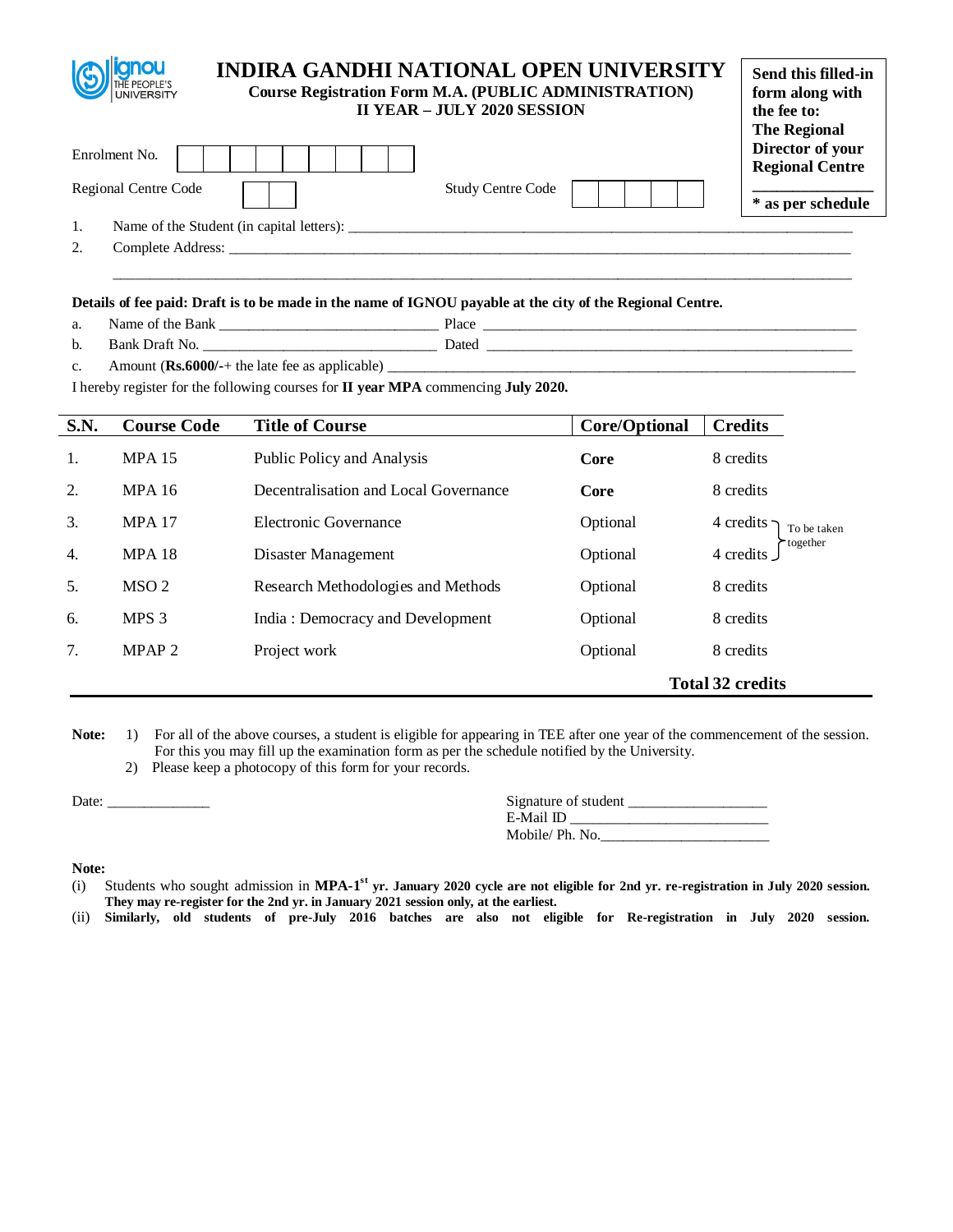| THE PEOPLE'S<br><b>UNIVERSITY</b> | INDIRA GANDHI NATIONAL OPEN UNIVERSITY<br><b>Course Registration Form M.A. (Political Science)</b><br><b>II YEAR - JULY 2020 SESSION</b> | Send this filled-in<br>form along with<br>the fee to:<br><b>The Regional</b> |
|-----------------------------------|------------------------------------------------------------------------------------------------------------------------------------------|------------------------------------------------------------------------------|
| Enrolment No.                     |                                                                                                                                          | Director of your<br><b>Regional Centre</b>                                   |
| Regional Centre Code              | Study Centre Code                                                                                                                        | * as per schedule                                                            |
|                                   |                                                                                                                                          |                                                                              |
| 2.                                |                                                                                                                                          |                                                                              |
|                                   |                                                                                                                                          |                                                                              |

# **Details of fee paid: Draft is to be made in the name of IGNOU payable at the city of the Regional Centre.**

a. Name of the Bank \_\_\_\_\_\_\_\_\_\_\_\_\_\_\_\_\_\_\_\_\_\_\_\_\_\_\_\_\_\_ Place \_\_\_\_\_\_\_\_\_\_\_\_\_\_\_\_\_\_\_\_\_\_\_\_\_\_\_\_\_\_\_\_\_\_\_\_\_\_\_\_\_\_\_\_\_\_\_\_\_\_\_ b. Bank Draft No. \_\_\_\_\_\_\_\_\_\_\_\_\_\_\_\_\_\_\_\_\_\_\_\_\_\_\_\_\_\_\_\_ Dated \_\_\_\_\_\_\_\_\_\_\_\_\_\_\_\_\_\_\_\_\_\_\_\_\_\_\_\_\_\_\_\_\_\_\_\_\_\_\_\_\_\_\_\_\_\_\_\_\_\_

c. Amount  $(Rs.6000/- +$  the late fee as applicable)  $\_$ 

I hereby register for the following courses for **II year MPS** commencing **July 2020.**

# **Optional Courses to be taken worth 32 credits only**  $[(put a (\sqrt{}) )$  **mark against the relevant column]**

| <b>S.N.</b> | <b>Course Code</b> | <b>Title of Course</b>                               | <b>Credits</b> | <b>Choice</b>           |
|-------------|--------------------|------------------------------------------------------|----------------|-------------------------|
| 1.          | MPSE <sub>1</sub>  | India and the World                                  | 4 credits      |                         |
| 2.          | MPSE <sub>2</sub>  | State and Society in Latin America                   | 4 credits      |                         |
| 3.          | MPSE <sub>3</sub>  | Western Political Thought                            | 4 credits      |                         |
| 4.          | MPSE <sub>4</sub>  | Social and Political Thought in Modern India         | 4 credits      |                         |
| 5.          | MPSE <sub>5</sub>  | State and Society in Africa                          | 4 credits      |                         |
| 6.          | MPSE 6             | Peace and Conflict Studies                           | 4 credits      |                         |
| 7.          | MPSE <sub>7</sub>  | Social Movements and Politics in India               | 4 credits      |                         |
| 8.          | MPSE <sub>8</sub>  | State Politics in India                              | 4 credits      |                         |
| 9.          | MPSE 9             | Canada: Politics and Society                         | 4 credits      |                         |
| 10.         | MPSE <sub>11</sub> | The European Union in Wold Affairs                   | 4 credits      |                         |
| 11.         | MPSE <sub>12</sub> | State and Society in Australia                       | 4 credits      |                         |
| 12.         | MPSE <sub>13</sub> | Australia's Foreign Policy                           | 4 credits      |                         |
| 13.         | MED <sub>2</sub>   | Sustainable Development: Issues and Challenges       | 4 credits      |                         |
| 14.         | MED <sub>8</sub>   | Globalisation and Environment                        | 4 credits      |                         |
| 15.         | MGP 4              | Gandhi's Political Thought                           | 4 credits      |                         |
| 16.         | MGPE 7             | Non-Violent Movements after Gandhi                   | 4 credits      |                         |
| 17.         | MGPE 8             | Gandhian Appoach to Peace and Conflict Resolution    | 4 credits      |                         |
| 18.         | MGPE 10            | Conflict Management, Transformation & Peace building | 4 credits      |                         |
| 19.         | MGPE 11            | Human Security                                       | 4 credits      |                         |
| 20.         | MGPE 13            | Civil Society, Political Regimes and Conflict        | 4 credits      |                         |
|             |                    |                                                      |                | <b>Total 32 Credits</b> |

Note: 1) For all of the above courses, a student is eligible for appearing in TEE after one year of the commencement of the session. For this you may fill up the examination form as per the schedule notified by the University. 2) Please keep a photocopy of this form for your records.

| Date: | Signature of student |
|-------|----------------------|
|       | E-Mail ID            |
|       | Mobile/Ph. No.       |

<sup>(</sup>i) Students who sought admission in **MPS-1 st yr.** in **January 2020 cycle are not eligible for 2nd yr. re-registration in July 2020 session. They may re-register for the 2nd yr. in January 2021 session only, at the earliest.** 

<sup>(</sup>ii) **Similarly, old students of pre-July 2016 batches are also not eligible for Re-registration in July 2020 session.**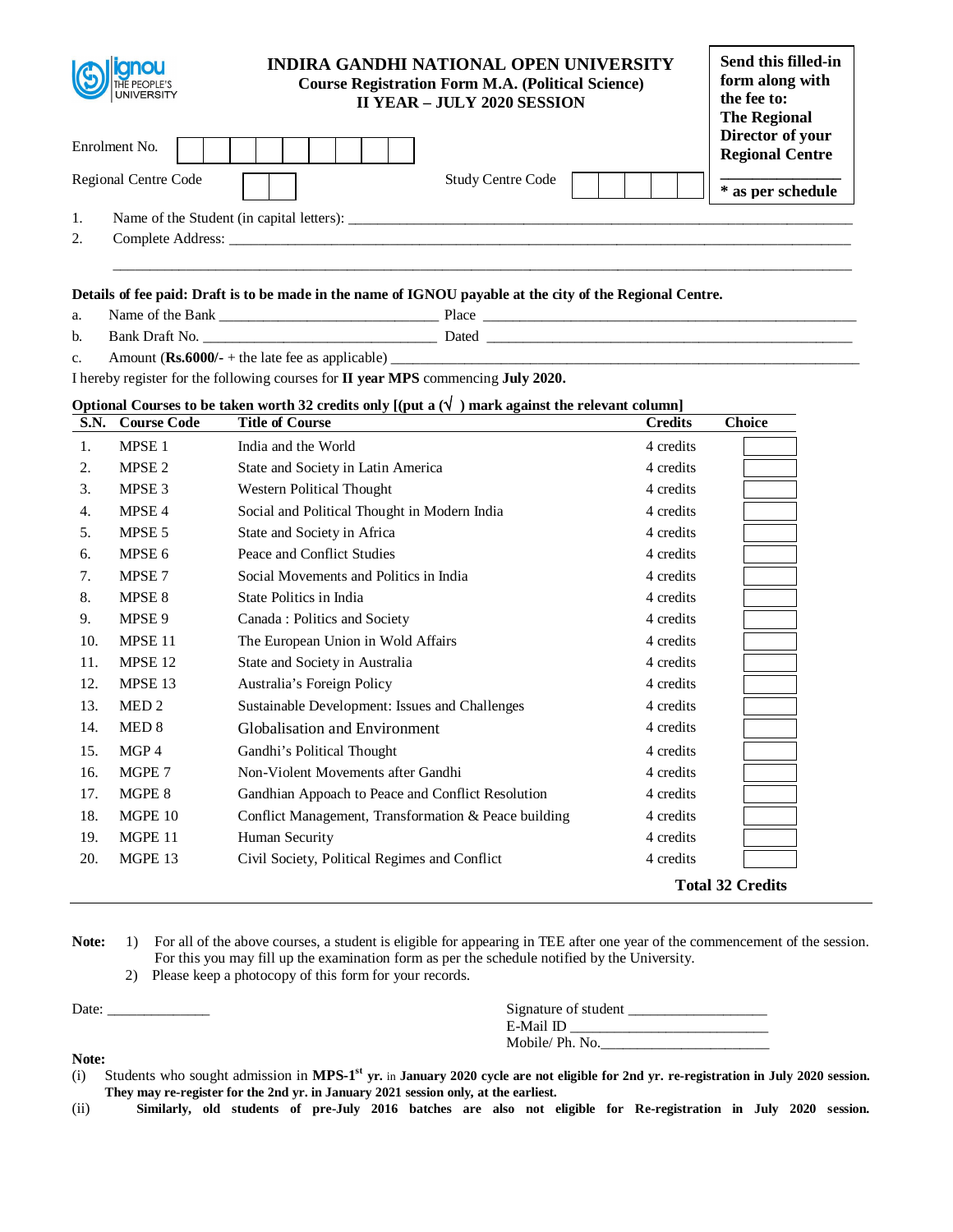| THE PEOPLE'S<br>UNIVERSITY | <b>INDIRA GANDHI NATIONAL OPEN UNIVERSITY</b><br><b>COURSE REGISTRATION FORM FOR M.A. (SOCIOLOGY)</b> | <b>II YEAR - JULY 2020 SESSION</b> | Send this filled-in<br>form along with<br>the fee to:<br><b>The Regional</b><br>Director of your |
|----------------------------|-------------------------------------------------------------------------------------------------------|------------------------------------|--------------------------------------------------------------------------------------------------|
| Enrolment No.              |                                                                                                       |                                    | <b>Regional Centre</b>                                                                           |
| Regional Centre Code       |                                                                                                       | <b>Study Centre Code</b>           | * as per schedule                                                                                |
| 1.                         |                                                                                                       |                                    |                                                                                                  |
| 2.                         |                                                                                                       |                                    |                                                                                                  |
|                            |                                                                                                       |                                    |                                                                                                  |

### **Details of fee paid: Draft is to be made in the name of IGNOU payable at the city of the Regional Centre.**

- a. Name of the Bank \_\_\_\_\_\_\_\_\_\_\_\_\_\_\_\_\_\_\_\_\_\_\_\_\_\_\_\_\_\_ Place \_\_\_\_\_\_\_\_\_\_\_\_\_\_\_\_\_\_\_\_\_\_\_\_\_\_\_\_\_\_\_\_\_\_\_\_\_\_\_\_\_\_\_\_\_\_\_\_\_\_\_ b. Bank Draft No. \_\_\_\_\_\_\_\_\_\_\_\_\_\_\_\_\_\_\_\_\_\_\_\_\_\_\_\_\_\_\_\_ Dated \_\_\_\_\_\_\_\_\_\_\_\_\_\_\_\_\_\_\_\_\_\_\_\_\_\_\_\_\_\_\_\_\_\_\_\_\_\_\_\_\_\_\_\_\_\_\_\_\_\_
	- c. Amount  $(Rs.6000/- +$  the late fee as applicable)  $\_$

I hereby register for the following courses for **II year MSO** commencing **July 2020.**

| S.N.             | <b>Course Code</b> | <b>Title of Course</b>                 | <b>Credits</b> | <b>Tick</b><br>mark $(\forall)$ |
|------------------|--------------------|----------------------------------------|----------------|---------------------------------|
| 1.               | MSOE 1             | Sociology of Education                 | 8 credits      |                                 |
| 2.               | MSOE 2             | Diaspora and Transnational Communities | 8 credits      |                                 |
| 3.               | MSOE 3             | Sociology of Religion                  | 8 credits      |                                 |
| $\overline{4}$ . | MSOE 4             | Urban Sociology                        | 8 credits      |                                 |
| 5.               | <b>MPA 16</b>      | Decentralisation and Local Governance  | 8 credits      |                                 |
| 6.               | MPS <sub>3</sub>   | India: Democracy and Development       | 8 credits      |                                 |
|                  |                    |                                        |                | <b>Total 32 credits</b>         |

Note: 1) For all of the above courses, a student is eligible for appearing in TEE after one year of the commencement of the session. For this you may fill up the examination form as per the schedule notified by the University.

2) Please keep a photocopy of this form for your records.

Date:  $\frac{1}{\sqrt{1-\frac{1}{2}}\cdot\frac{1}{2}}$ 

| Signature of student |  |
|----------------------|--|
| E-Mail ID            |  |
| Mobile/ Ph. No.      |  |

### **Note:**

(i) Students who sought admission in **MSO-1 st yr.** in **January 2020 cycle are not eligible for 2nd yr. re-registration in July 2020 session. They may re-register for the 2nd yr. in January 2021 session only, at the earliest.**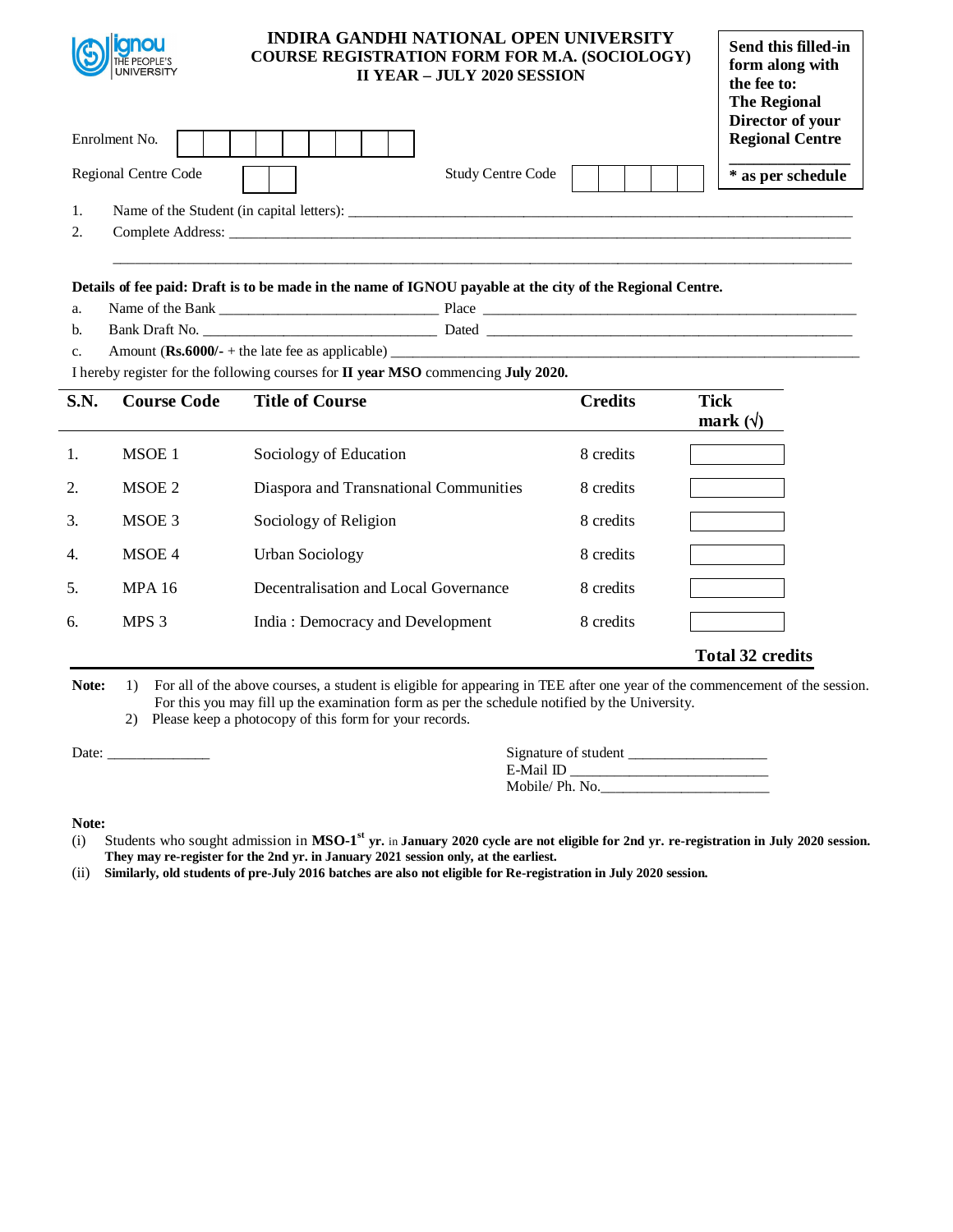|          | <b>INDIRA GANDHI NATIONAL OPEN UNIVERSITY</b><br><b>Course Registration Form for Master of Social Work (MSW)</b><br><b>UNIVERSITY</b><br>(Pre-revised)<br><b>II Year - JULY 2020 SESSION</b>      | Send this filled-in<br>form along with<br>the fee to:<br><b>The Regional</b><br>Director of your |                        |            |
|----------|---------------------------------------------------------------------------------------------------------------------------------------------------------------------------------------------------|--------------------------------------------------------------------------------------------------|------------------------|------------|
|          | Enrolment No.                                                                                                                                                                                     |                                                                                                  | <b>Regional Centre</b> |            |
|          | Regional Centre Code<br><b>Study Centre Code</b>                                                                                                                                                  |                                                                                                  | * as per schedule      |            |
|          |                                                                                                                                                                                                   |                                                                                                  |                        |            |
| 1.       |                                                                                                                                                                                                   |                                                                                                  |                        |            |
| 2.       |                                                                                                                                                                                                   |                                                                                                  |                        |            |
|          |                                                                                                                                                                                                   |                                                                                                  |                        |            |
|          | Details of fee paid: Draft is to be made in the name of IGNOU payable at the city of the Regional Centre.                                                                                         |                                                                                                  |                        |            |
| a.<br>b. |                                                                                                                                                                                                   |                                                                                                  |                        |            |
| c.       | Amount (Rs.18000/-+ the late fee as applicable)                                                                                                                                                   |                                                                                                  |                        |            |
|          | I hereby register for the following courses for II year MSW commencing July 2020.                                                                                                                 |                                                                                                  |                        |            |
|          |                                                                                                                                                                                                   |                                                                                                  |                        |            |
|          | <b>Compulsory Courses</b>                                                                                                                                                                         | Course Code                                                                                      | Credits                |            |
| 1.       | Case Work and Counselling: Working with Individuals                                                                                                                                               | MSW 7                                                                                            | 4 credits              | $\sqrt{ }$ |
| 2.       | Social Group Work: Working with Groups                                                                                                                                                            | MSW <sub>8</sub>                                                                                 | 4 credits              | $\sqrt{ }$ |
| 3.       | Community Organization Management for Community Development                                                                                                                                       | MSW 9                                                                                            | 4 credits              | $\sqrt{ }$ |
| 4.       | Social Work Practicum-II                                                                                                                                                                          | MSWL 2                                                                                           | 10 credits             | $\sqrt{ }$ |
|          | <b>Elective Courses (any two)</b> put a $(\sqrt{})$ mark against the relevant column:                                                                                                             |                                                                                                  | Tick mark $(\forall)$  |            |
| 5.       | HIV/AIDS : Stigma, Discrimination and Prevention                                                                                                                                                  | MSWE 1                                                                                           | 4 credits              |            |
| 6.       | Dissertation (Project Work)                                                                                                                                                                       | MSWP 1                                                                                           | 4 credits              |            |
| 7.       | Women and Child Development                                                                                                                                                                       | MSWE 2                                                                                           | 4 credits              |            |
| 8.       | Disaster Management                                                                                                                                                                               | MSWE <sub>3</sub>                                                                                | 4 credits              |            |
| 9.       | Introduction to Philanthropic Social Work                                                                                                                                                         | <b>MSW010</b>                                                                                    | 4 credits              |            |
|          | $M_{\rm{max}} = 1$ , $D_{\rm{max}} = 11 + 0.4$ , then there is an above the $M_{\rm{max}} = 11 + 0.1$ , $D_{\rm{max}} = 10$ , $D_{\rm{max}} = 10$ , $D_{\rm{max}} = 0.01$ , $D_{\rm{max}} = 0.01$ |                                                                                                  |                        |            |

2) Please keep a photocopy of this form for your records.

Date:  $\frac{\ }{\ }$ 

| Signature of student |  |
|----------------------|--|
| E-Mail ID            |  |
| Mobile/ Ph. No.      |  |

# **Note:**

(i) Students who sought admission in **MSW-1 st yr** in **January 2020 cycle are not eligible for 2nd yr. re-registration in July 2020 session. They may re-register for the 2nd yr. in January 2021 session only, at the earliest.**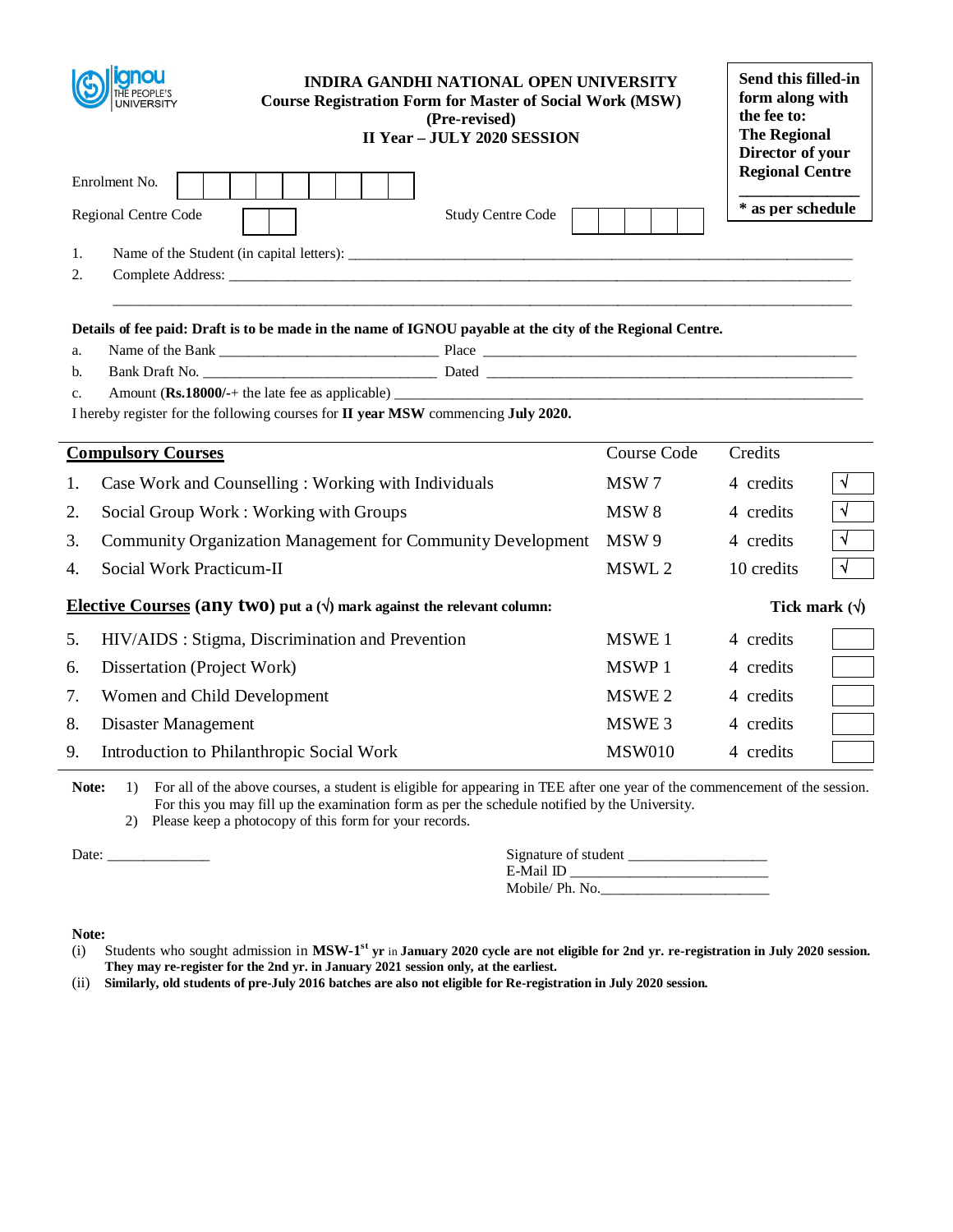| UNIVERSITY                                                                                                | INDIRA GANDHI NATIONAL OPEN UNIVERSITY<br><b>COURSE REGISTRATION FORM FOR MSW (Master of Social Work)</b><br>(Revised)<br><b>II Year - JULY 2020 SESSION</b> | Send this filled-in<br>form along with<br>the fee to:<br><b>The Regional</b> |
|-----------------------------------------------------------------------------------------------------------|--------------------------------------------------------------------------------------------------------------------------------------------------------------|------------------------------------------------------------------------------|
| Enrolment No.                                                                                             | Director of your<br><b>Regional Centre</b>                                                                                                                   |                                                                              |
| Regional Centre Code                                                                                      | <b>Study Centre Code</b>                                                                                                                                     | * as per schedule                                                            |
| 1.<br>2.                                                                                                  |                                                                                                                                                              |                                                                              |
| Details of fee paid: Draft is to be made in the name of IGNOU payable at the city of the Regional Centre. |                                                                                                                                                              |                                                                              |
| a.                                                                                                        |                                                                                                                                                              |                                                                              |
| b.<br>c.                                                                                                  |                                                                                                                                                              |                                                                              |
| I hereby register for the following courses for II year MSW commencing July 2020.                         |                                                                                                                                                              |                                                                              |
| <b>Compulsory Courses</b>                                                                                 | Course Code                                                                                                                                                  | Credits                                                                      |
| Case Work and Counselling: Working with Individuals<br>1.                                                 | MSW <sub>7</sub>                                                                                                                                             | N<br>4 credits                                                               |
| 2.<br>Social Group Work: Working with Groups                                                              | MSW <sub>8</sub>                                                                                                                                             | $\sqrt{ }$<br>4 credits                                                      |
| 3.<br>Community Organization Management for Community Development                                         | MSW 9                                                                                                                                                        | 4 credits                                                                    |
| Contemporary Methods and Values of Social Work<br>4.                                                      | MSW17                                                                                                                                                        | 4 credits                                                                    |
| <b>Field Work (Compulsory)</b>                                                                            |                                                                                                                                                              |                                                                              |
| Social Work Practicum-II<br>5.                                                                            | MSW15                                                                                                                                                        | 8 credits                                                                    |
| 6.<br>Internship                                                                                          | MSW16                                                                                                                                                        | 8 credits<br>N                                                               |
| Elective Courses (any ONE) put a ( $\psi$ ) mark against the relevant column:                             |                                                                                                                                                              | Tick mark $(\forall)$                                                        |
| HIV/AIDS : Stigma, Discrimination and Prevention<br>7.                                                    | MSWE <sub>1</sub>                                                                                                                                            | 4 credits                                                                    |
| 8.<br><b>International Social Work</b>                                                                    | MSWE7                                                                                                                                                        | 4 credits                                                                    |
| 9.<br>Disaster Management                                                                                 | MSWE 3                                                                                                                                                       | 4 credits                                                                    |
| Dissertation (Project Work)<br>10.                                                                        | MSWP 1                                                                                                                                                       | 4 credits                                                                    |
| Women and Child Development<br>11.                                                                        | MSWE <sub>2</sub>                                                                                                                                            | 4 credits                                                                    |
|                                                                                                           |                                                                                                                                                              | 36<br><b>Total</b>                                                           |

2) Please keep a photocopy of this form for your records.

**Note:**

| Date  | Signature of student |
|-------|----------------------|
|       | E-Mail ID            |
|       | Mobile/Ph. No.       |
| - - - |                      |

(i) Students who sought admission in **MSW-1 st yr.** in **July 2020 cycle are not eligible for 2nd yr. re-registration in January 2020 session. They may re-register for the 2nd yr. in January 2021 session only, at the earliest.** 

(ii) **Similarly, old students of pre- January 2019 batches are also not eligible for Re-registration in July 2020 session.**

**PS:** For all of the above courses, a student is eligible for appearing in TEE after one year of the commencement of the session. For this you may fill up the examination form as per the schedule notified by the University.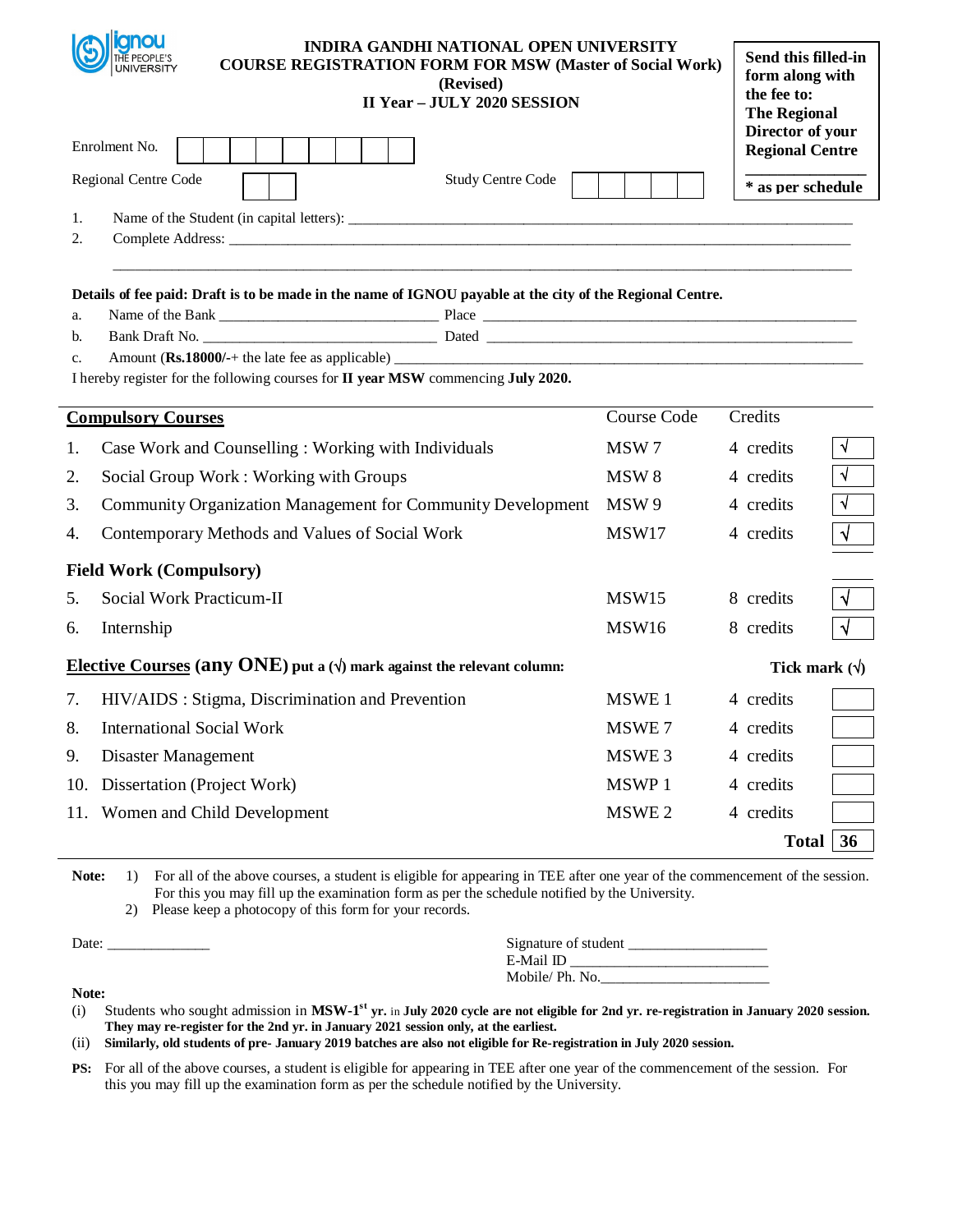

## **INDIRA GANDHI NATIONAL OPEN UNIVERSITY Course Registration Form for Master of Social Work (Counseling) MSWC II Year – JULY 2020 SESSION**

| Enrolment No.<br><b>Regional Centre Code</b><br>1. |                                                                                                           | with the fee to:<br><b>The Regional</b><br>Director of<br>your Regional<br><b>Centre</b> |                |                         |
|----------------------------------------------------|-----------------------------------------------------------------------------------------------------------|------------------------------------------------------------------------------------------|----------------|-------------------------|
| 2.                                                 |                                                                                                           |                                                                                          |                |                         |
| a.                                                 | Details of fee paid: Draft is to be made in the name of IGNOU payable at the city of the Regional Centre. |                                                                                          |                |                         |
| b.                                                 |                                                                                                           |                                                                                          |                |                         |
| $\mathbf{c}$ .                                     |                                                                                                           |                                                                                          |                |                         |
|                                                    | I hereby register for the following courses for II year MSWC commencing July 2020.                        |                                                                                          |                |                         |
| <b>S.N.</b>                                        | <b>Title of Course</b>                                                                                    | <b>Course Code</b>                                                                       | <b>Credits</b> |                         |
|                                                    | <b>Compulsory Courses</b>                                                                                 |                                                                                          |                |                         |
| 1.                                                 | Introduction to Life Characteristics and Challenges                                                       | MSW <sub>12</sub>                                                                        | 4 credits      | √                       |
| 2.                                                 | Introduction to Psychological Basis of Counselling                                                        | MSW13                                                                                    | 4 credits      | V                       |
| 3.                                                 | Relevance of Social Case Work in Counselling                                                              | MSW14                                                                                    | 4 credits      | V                       |
| 4.                                                 | <b>Basics of Counselling</b>                                                                              | MSW15                                                                                    | 4 credits      | √                       |
| 5.                                                 | Fields of Counselling                                                                                     | MSW16                                                                                    | 4 credits      | V                       |
| 6.                                                 | Social Work Practicum-II                                                                                  | MSWL48                                                                                   | 8 credits      | V                       |
| 7.                                                 | Internship                                                                                                | MSWL49                                                                                   | 8 credits      | √                       |
|                                                    |                                                                                                           |                                                                                          |                | <b>Total 36 credits</b> |

Note: 1) For all of the above courses, a student is eligible for appearing in TEE after one year of the commencement of the session. For this you may fill up the examination form as per the schedule notified by the University.

2) Please keep a photocopy of this form for your records.

Date: \_\_\_\_\_\_\_\_\_\_\_\_\_\_ Signature of student \_\_\_\_\_\_\_\_\_\_\_\_\_\_\_\_\_\_\_

| Signature of student |  |
|----------------------|--|
| E-Mail ID            |  |
| Mobile/ Ph. No.      |  |

**Send this filledin form along** 

- (i) Students who sought admission in MSWC-1<sup>st</sup> yr. in January 2020 cycle are not eligible for 2nd yr. re-registration in July 2020 session. **They may re-register for the 2nd yr. in January 2021 session only, at the earliest.**
- (ii) **Similarly, old students of pre-July 2016 batches are also not eligible for Re-registration in July 2020 session.**